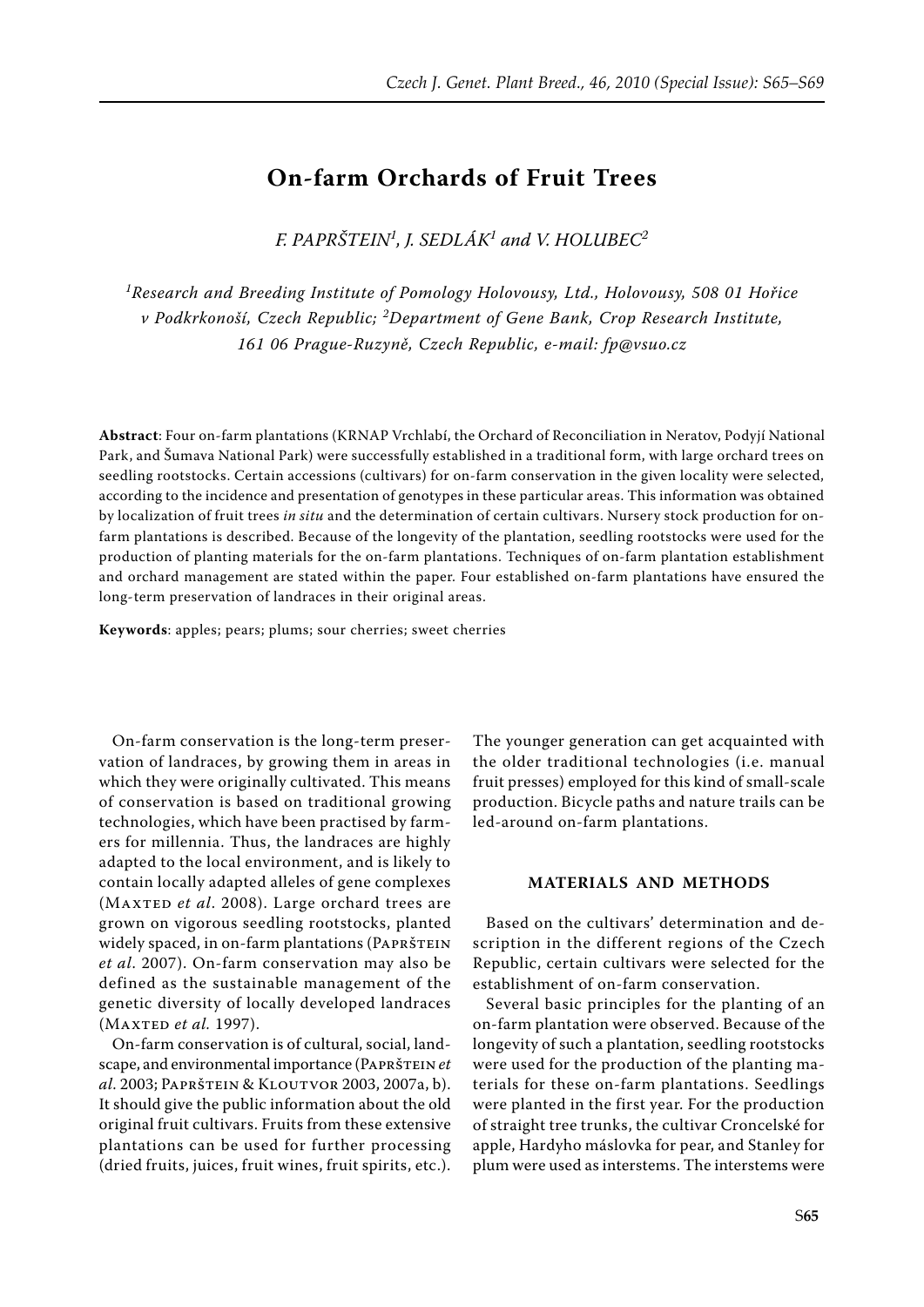inoculated onto seedling rootstocks in August in the first year. In April of the second or third year, when the budding trees had reached the height of 2 to 2.1 m, grafting of the landrace was done in the tree crown, approximately at the height of 1.8 m. The canopy was trained in the nursery during one or two growing seasons. In this manner, the prepared nursery trees were transplanted to permanent locations, and the on-farm plantations were established. The area of a plantation was  $10 \times 10$  m. The establishment of the on-farm plantations was based upon planning. Trees were planted according to the harvest time, in order to improve the economy of the plantation. Proper documentation of the trees and the tree's characteristics was conducted. At least three trees per cultivar were planted.

## **RESULTS AND DISCUSSION**

#### **Survey of areas**

Since 1994, the survey has been carried out in cooperation with the administrators of national parks and protected landscape areas, who provided maps showing the occurrence of fruit species. Determination was carried out at the time of fruit ripening, together with a description of the health status and a short characterization. Important accessions were localized by Global Positioning System (GPS) and registered *in situ*. Certain accessions (cultivars) for on-farm conservation in a given locality were selected according to the incidence and representation of genotypes in particular areas. Grafts were taken from important genotypes, and these materials were transferred to the nursery in the Research and Breeding Institute of Pomology (RBIP) Holovousy, Ltd.

# **Preparation of site for plantation establishment**

The preparation of the soil on the planting site for on-farm conservation started two years before the plantation was created. It was based on complex agricultural soil analyses. The aim was to supply organic matter and mineral nutrients to the whole soil profile, aerate the soil, and improve the soil structure. Potassium and phosphorous were applied to the soil before planting, because they

slowly move down the soil profile. Cereals were used as a preceding crop, because of the possibility to apply herbicides for perennial weed control. The surface of the soil was levelled by harrows. In the lowlands, north-south row orientation provided better light penetration. In broken terrain, it was necessary to orient tree rows along contour lines, irrespective of the compass direction, in order to avoid soil erosion.

#### **Planting and orchard management**

After planting, the tree trunks were protected from animal damage. Grass mixtures were sown between the rows to enable the use of agricultural mechanization during rainy weather. Formative pruning and training of the young trees was carried out to develop a strong tree framework, with proper shape and form, that would support fruit production. Annual winter pruning was done to open up the tree canopy. This provided better aeration of the canopy and light penetration. Pruning stimulated the formation of flowers and fruit buds. In succeeding years, as the tree matured, it was necessary to remove unwanted growth; such as upright growing shoots, and laterals with sharp branch angles, to allow light penetration. Dead or diseased wood was also eliminated.

Additional fertilization was done according to soil and leaf analyses. Nitrogen fertilization was applied annually. The first dose of nitrogen was applied in autumn, the second after flowering, and eventually the third at the beginning of July. Micronutrients were applied mainly by foliar fertilizing.

The first on-farm plantation of fruit in the Czech Republic was established in the Krkonoše National

Table 1. Krkonoše NP (KRNAP) in Vrchlabí – number of fruit cultivars 2002

| Fruit species | No. of cultivars |
|---------------|------------------|
| Apple         | 25               |
| Pear          | 4                |
| Sweet cherry  | 10               |
| Sour cherry   | 4                |
| Plum          | 4                |
| Total         | 47               |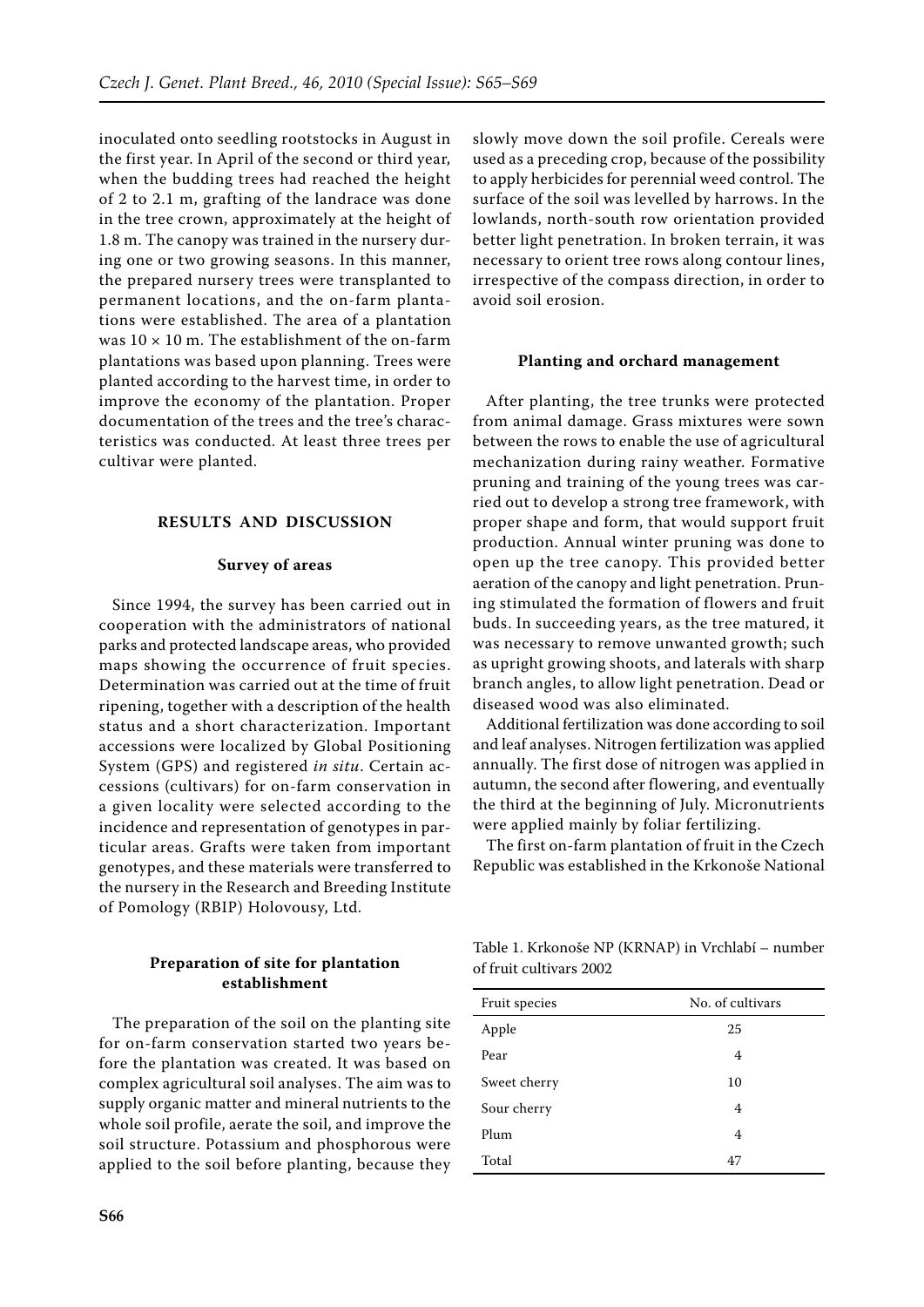Table 2. Neratov – number of fruit cultivars 2004

| Fruit species | No. of cultivars |
|---------------|------------------|
| Apple         | 29               |
| Pear          | 21               |
| Plum          | $\mathfrak{D}$   |
| Total         | 52               |

Table 3. NP Podyjí-Znojmo – number of fruit cultivars 2005

| Fruit species | No. of cultivars |
|---------------|------------------|
| Apple         | 5                |
| Pear          | 8                |
| Total         | 13               |

Table 4. NP Šumava – number of fruit cultivars 2008

| Fruit species | No. of cultivars |
|---------------|------------------|
| Apple         | 14               |
| Pear          | 3                |
| Total         | 17               |

Park (KRNAP) in Vrchlabí in 2002 (Table 1). There are 47 accessions of fruit resources conserved by this method. The apple collection is the largest with 25 accessions, sweet cherry with 10 accessions follows.

The second on-farm plantation (Table 2) was established in the Orlické hory Mts, in the village of Neratov, near the Polish border. The original population of the village was displaced shortly after the Second World War. Therefore, a plantation established in 2004 was named the Orchard of Reconciliation. In the following years, the plantation was supplemented by other fruit trees. At present, there are 52 accessions of fruit genotypes in this plantation. These are 29 apple landraces, 21 pear landraces, and 2 plum landraces.

The on-farm plantation in the Podyjí National Park, Znojmo was established in 2005 as the third (Table 3). It is the smallest plantation, consisting of only 13 accessions of apple and pear.

The last on-farm plantation was established in the Šumava National Park (Table 4). Seventeen accessions (14 apple and 3 pear cultivars) were planted in autumn 2008. The collection will be continuously supplemented in the years to come.

Established on-farm plantations secured the long term preservation of landraces in their original areas. Examples of important landraces suitable for on-farm plantations are listed below:

## **Sweet cherries**

## **Ladeho pozdní cv.**

A very old Czech cultivar (red bigarreau), of unknown origin; ripening 9 weeks after cultivar Van. It is the latest ripening cherry cultivar kept in the germplasm collection. Fruits are medium large to small, with an average taste.

## **Dönissenova cv.**

Yellow bigarreau, probably originated from Guben (Germany). Fruits ripen 8 days after cultivar Van, and are susceptible to cracking. The flesh has a sweet taste. It is an undemanding cultivar.

# **Buketova cv.**

This is a very old Czech landrace of sweet cherry, which usually bears 2 or 3 fruits per stem. Fruits ripen 5 days before cultivar Van. The fruits are small (about 3 g). The taste is average, acidic-sweet. The juice stains easily.

### **Sour cherries**

## **Vackova cv.**

This cultivar originated as an occasional seedling of Ostheimská in Eastern Bohemia in 1893. The fruits ripen several days before cultivar Napoleonova. Fruits are medium to large (5–6 g). The colour is dark red. The flesh is soft with a very good acidic, spicy taste. Trees are moderately vigorous to vigorous. Crowns are rounded and very dense. Trees are productive and precocious. It is a self-sterile cultivar.

## **Apples**

# **Hetlina cv.**

Hetlina is an old apple landrace originating from the Domažlice region. The first description origi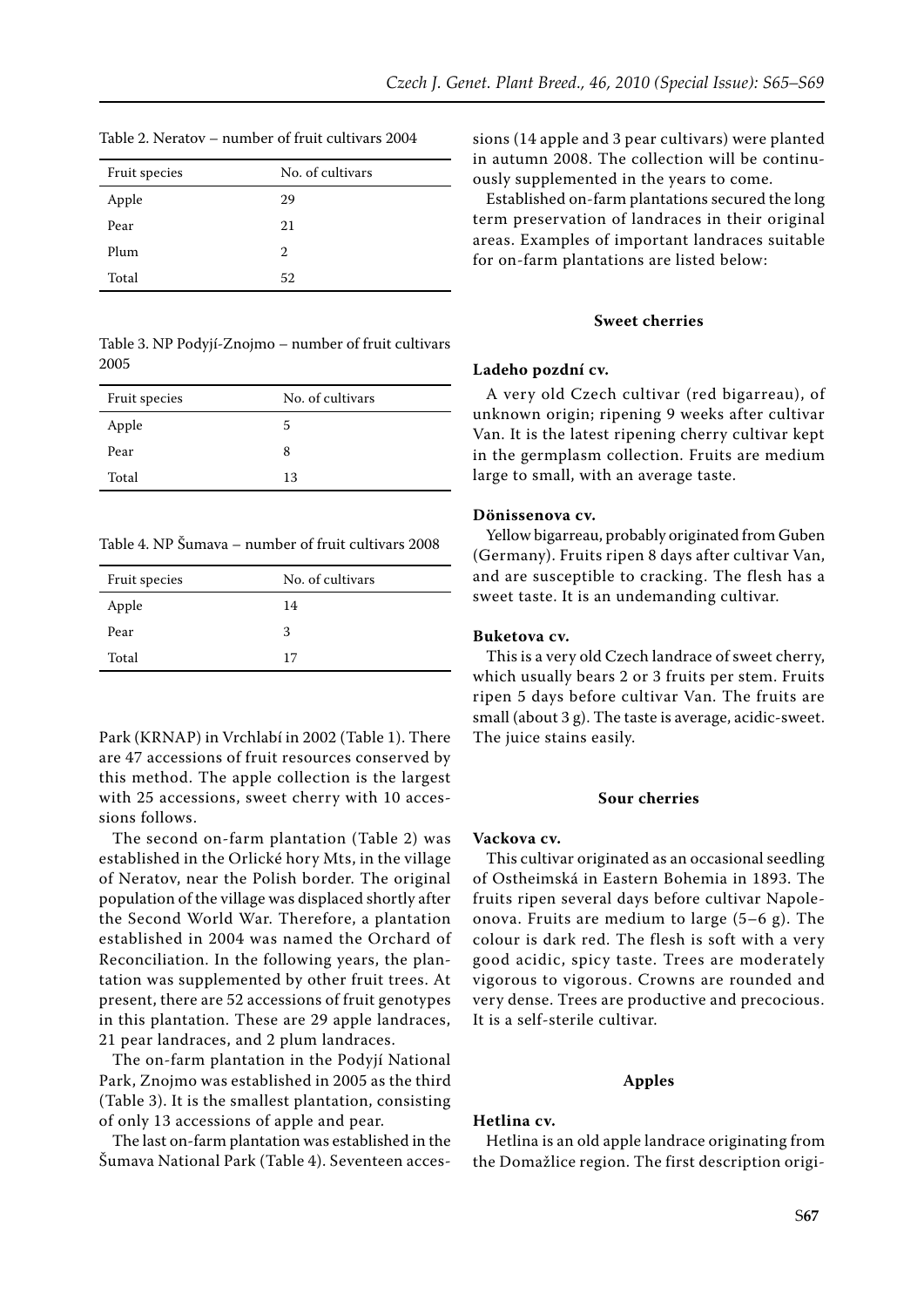nates from the 18<sup>th</sup> century. The size is medium large (150 g). The fruit is resistant to bruising. The flesh is white or cream, medium firm, juicy. The disadvantage is that the fruits are of only average taste.

The cultivar is moderately susceptible to scab, tolerant to mildew, resistant to frost. Fruits are storable until June. McGhie *et al*. (2004) found the highest content of polyphenolic compounds (out of 59 surveyed apple cultivars) was found in the flesh of Hetlina (4154.0  $\mu$ g/g). Apple fruits with higher amounts of phenolic compounds, and thus with a higher potential for antioxidant activity, could be an important tool for improving human health.

## **Chodské cv.**

This is a Czech cultivar from Southern Bohemia, which has been grown since the  $18^{\rm th}$  century. Fruits are medium, rounded, and irregular in shape. The flesh is whitish yellow, firm, juicy, with a good sweet acidic taste. Harvest is in mid-October. Fruits store well until March. Trees are semivigorous, productive, precocious, and resistant to frost. This cultivar is not susceptible to either scab or powdery mildew.

#### **Smiřické vzácné cv.**

A Czech landrace from the end of the 19th century, spread mainly in North-Eastern Bohemia. The fruits are bigger (140–180 g), with a regular, flat-rounded shape. The flesh is white and juicy. The taste is acidic sweet. Eating maturity is from December to March. Trees are flat-rounded and vigorous.

#### **Míšeňské cv.**

This is a very old cultivar, of unknown origin. The cultivar has been grown in Bohemia since the beginning of the  $15<sup>th</sup>$  century. The flesh is whitish, firm, with a good acidic sweet taste. The eating maturity is from November to April. The rounded crowns are dense. The trees are vigorous and resistant to frost.

# **Malinové holovouské cv.**

This is a local landrace, which was found by Lord František Josef from Leveneuru and Grünwall, in Holovousy in the late eighteenth century. This cultivar gained first prize at the Imperial Exhibition in Vienna in 1888. Historical records state that even Emperor Francis Joseph II honoured

the excellent taste of this cultivar. Thanks to that, the cultivar gained a favourable reputation and expanded throughout the former Austria-Hungarian Monarchy. The rounded fruits are medium to larger (140–170 g). The flesh is acidic sweet, with a raspberry flavour and excellent taste. The eating maturity is from October to November. The cultivar is suitable for high-stem trees.

## **Pears**

## **Krvavka moravská cv.**

This is a very old landrace. The fruits are smaller (56 g), with good sweet taste. The flesh is crispy and juicy, and has a deep pink colour. Harvest time is in mid-August. Trees are very vigorous with spreading crowns.

#### **Špinka cv.**

This is a very old landrace that has been grown in Bohemia for more than 400 years. The fruits are smaller, short conical, with an excellent taste. Fruits are characterized by a big open calyx. The fruits ripen successively from mid-August until the beginning of September. Trees are very vigorous, with bulky widely pyramidal crowns. The trees are long-lived (150-plus years).

## **Plums**

## **Bílá trnečka cv.**

This plum cultivar is resistant to PPV (*Plum pox virus*). Fruits ripen 37 days after the fruits of Ruth Gerstetter. Average weight of the fruit is 7.2 g. The main disadvantage is an unacceptable bitter taste.

*Acknowledgements.* This research was supported by the Ministry of Agriculture of the Czech Republic, Projects No. 1G46066 and NP 20139/2006-13020.

## **R e f e r e n c e s**

Maxted N., Ford-Lloyd B.V., Hawkes J.G. (1997): Contemporary conservation strategies. In: MAXTED N., FORD-LLOYD B.V., HAWKES J.G. (eds): Plant Genetic Conservation: The In-situ Approach. Chapman and Hall, London, 20–55.